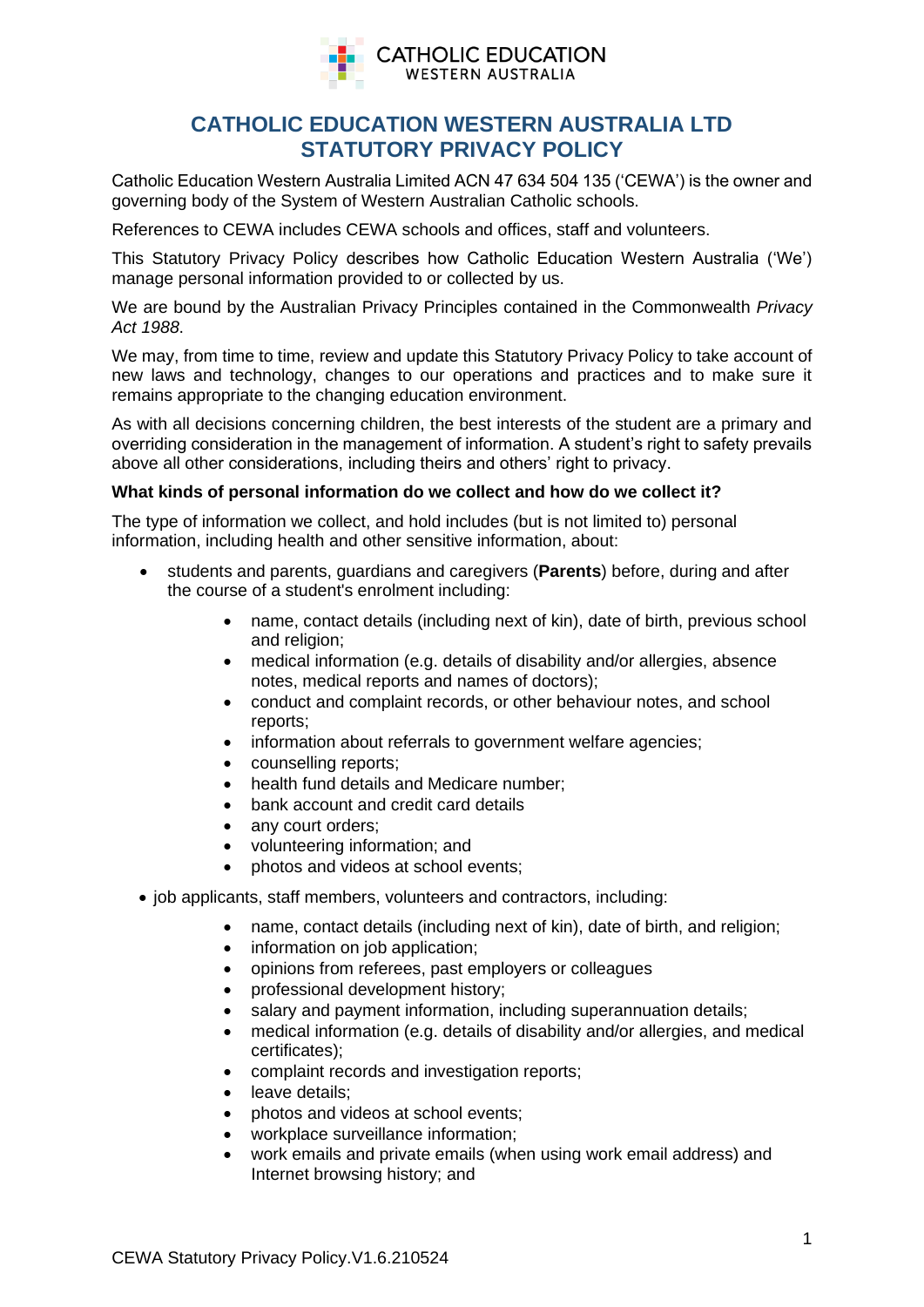

- other people who come into contact with CEWA, including name and contact details and any other information necessary for the particular contact.
- Staff and governing bodies of order accountable schools who are members of CEWA.

*Personal Information you provide:* We will generally collect personal information held about a person by way of forms filled out by Parents or students, face-to-face meetings and interviews, emails and telephone calls. On occasions people other than Parents and students provide personal information e.g. employment applicants.

*Personal Information provided by other people: In some circumstances we may be* provided with personal information about a person from a third party, for example a report provided by a medical professional or a reference from another school or employer.

**Exception in relation to employee records:** Under the Privacy Act the Australian Privacy Principles do not apply to an employee record. As a result, this Statutory Privacy Policy does not apply to our treatment of an employee record, where the treatment is directly related to a current or former employment relationship with CEWA.

## **How will we use the personal information you provide?**

We will use personal information we collect from you for the primary purpose of collection, and for such other secondary purposes that are related to the primary purpose of collection and reasonably expected, or to which you have consented.

**Students and Parents:** In relation to personal information of students and Parents, our primary purpose of collection is to enable us to design and safely delivery the educational programme to each student in their community of faith, and for all necessary and associated administrative and governance activities, which will enable students to take part in all the activities of the school. This includes satisfying the needs of Parents, the needs of the student and the needs of CEWA throughout the whole period the student is enrolled.

The purposes for which we use personal information include:

- to keep Parents informed about matters related to their child's education, through correspondence, newsletters and magazines;
- day-to-day administration;
- looking after students' educational, social, spiritual and medical wellbeing;
- seeking donations and marketing for the school;
- informing continuous improvement; and
- to satisfy our legal obligations and allow the principal to discharge their duty of care.

In some cases where we request personal information about a student or Parent, if the information requested is not obtained, we may not be able to enrol or continue the enrolment of the student or permit the student to take part in a particular activity.

*Job applicants and contractors:* In relation to personal information of iob applicants and contractors, our primary purpose of collection is to assess and (if successful) to engage the applicant or contractor, as the case may be.

The purposes for which we use personal information of job applicants and contractors include:

- administering the employment or contract, as the case may be;
- for insurance:
- seeking funds and marketing for school; and
- satisfying our legal obligations, for example, in relation to child protection legislation.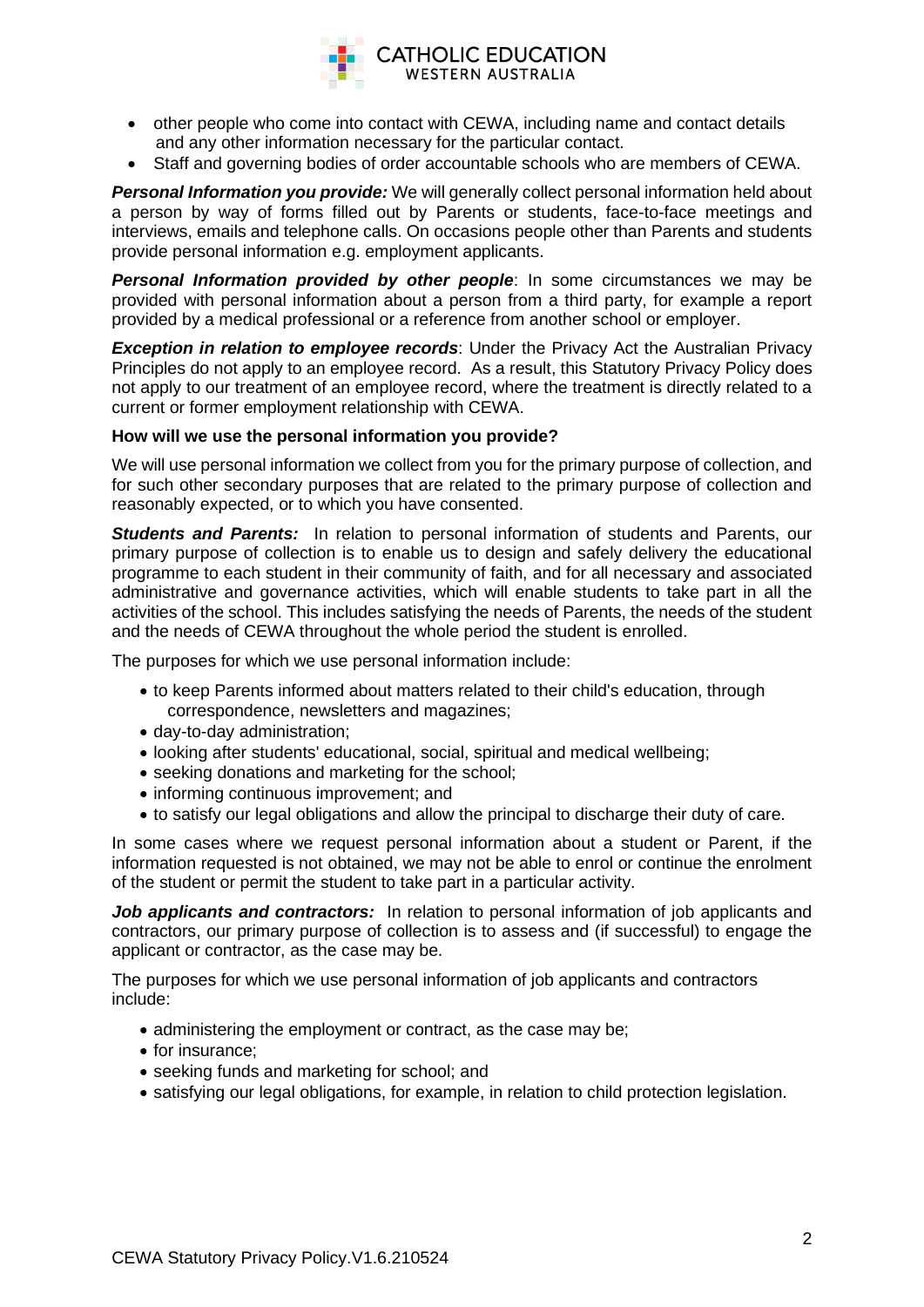

*Volunteers and Visitors:* We collect personal information about volunteers who assist us in our functions or conduct associated activities, such as the school board and Parents and Friends, to enable us to work together. We collect personal information about visitors to ensure their protection and security, and that of our students, staff and premises.

*Marketing, fundraising and continuous improvement:* We treat marketing, seeking donations and feedback for the future growth and development of CEWA as important parts of ensuring that schools and CEWA continue to be a quality learning environment in which both students and staff thrive. Personal information held by us may be disclosed to an organisation that assists in our fundraising or to inform our continuous improvement. It may also be used to celebrate student achievements with the wider community.

Parents, staff, contractors and other members of the wider school community may from time to time receive fundraising information. School publications, like newsletters and magazines, which include personal information, may be used for marketing purposes.

*CEWA System:* As CEWA is made up of its schools, any CEWA principal or staff member may use personal information for the purpose for which it was originally collected as described in this Statutory Privacy Policy, regardless of what principal or office collected it. This allows CEWA to meet its registration and funding obligations and to be supported by the resources, knowledge and expertise across CEWA to allow continuous improvement.

## **Who might we disclose personal information to and store your information with?**

We may disclose personal information, including sensitive information, held about a person for educational, administrative and support purposes. This may include:

- other schools and teachers at those schools;
- staff and governing bodies of order accountable schools who are members of CEWA;
- government departments (including for policy and funding purposes);
- medical practitioners;
- people providing educational, support and health services, including specialist visiting teachers, coaches, volunteers, and counsellors;
- providers of specialist advisory services and assistance to the School, including in the areas of human resources, information and communication technology, child protection and students with disability;
- providers of learning and assessment tools;
- assessment and educational authorities, including the Australian Curriculum, Assessment and Reporting Authority (ACARA) and NAPLAN Test Administration Authorities (who will disclose it to the entity that manages the online platform for NAPLAN);
- people providing administrative and financial services to the School;
- recipients of School publications, such as newsletters and magazines;
- students' parents, guardians or caregivers;
- anyone you authorise CEWA to disclose information to; and
- anyone to whom we are required or authorised to disclose the information to by law, including child protection laws.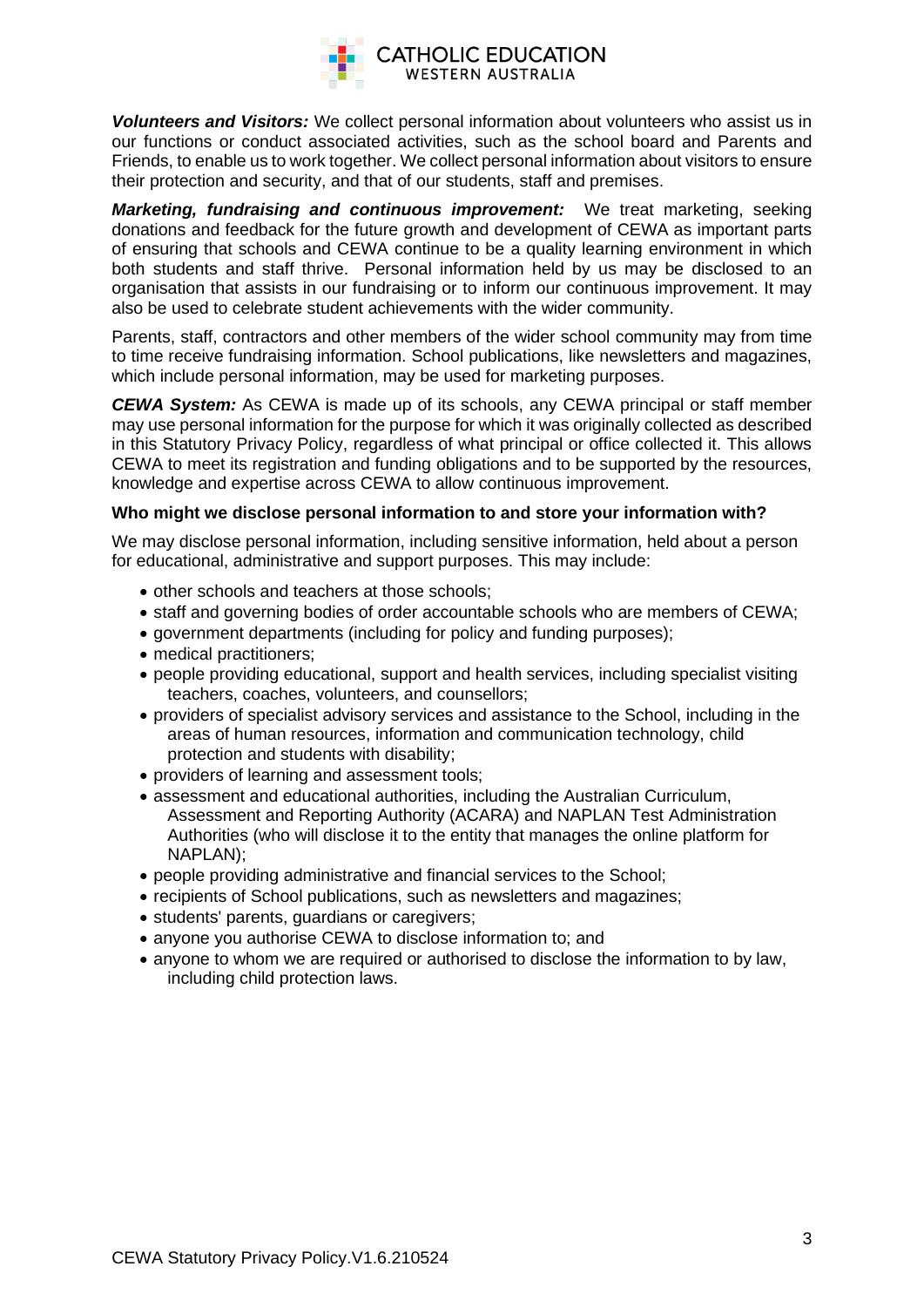

**Sending and storing information overseas***:* We may disclose personal information about a person to overseas recipients, for instance, to facilitate a school exchange. However, we will not send personal information about a person outside Australia without:

- obtaining the consent of the person (in some cases this consent will be implied); or
- otherwise complying with the Australian Privacy Principles

We may use online or 'cloud' service providers to store personal information and to provide services that involve the use of personal information, such as services relating to email, instant messaging and education and assessment applications. Some limited personal information may also be provided to these service providers to enable them to authenticate users accessing their services. This personal information may be stored in the 'cloud' which means that it may reside on a cloud service provider's servers which may be situated outside Australia.

An example of such a cloud service provider is Microsoft which provides applications, and stores and processes limited personal information for this purpose. CEWA and its service providers may have the ability to access, monitor, use or disclose emails, communications (e.g. instant messaging), documents and associated administrative data for the purposes of administering such software and ensuring its proper use.

## **How do we treat sensitive information?**

In referring to 'sensitive information', it means: information relating to a person's racial or ethnic origin, political opinions, religion, trade union or other professional or trade association membership, philosophical beliefs, sexual orientation or practices or criminal record, that is also personal information; health information and biometric information about an individual.

Sensitive information will be used and disclosed only for the purpose for which it was provided or a directly related secondary purpose, unless you agree otherwise, or the use or disclosure of the sensitive information is allowed by law.

#### **Management and security of personal information**

Our systems and staff are required to respect the confidentiality of students' and Parents' personal information and the privacy of every person.

We have staff, policies, processes, software and hardware to protect the personal information we hold from misuse, interference and loss, unauthorised access, modification or disclosure by use of various methods including locked storage of paper records and password access rights to digital records.

#### **Access and correction of personal information**

A person has the right to seek and obtain access to any personal information which we hold about them and to advise us of any perceived inaccuracy. There are some exceptions to this right set out in the Privacy Act. Students will generally be able to access and update their personal information through their Parent. Students over the age of 15 may seek access and correction themselves and may be consulted if a parent seeks non-routine access.

To make a request to access or to update any personal information we hold about you or your child, please contact the principal or CEWA by telephone or in writing.

We may require you to verify your identity and specify what information you require. We may charge a fee to cover the cost of verifying your application and locating, retrieving, reviewing and copying any material requested. If the information sought is extensive, we will advise the likely cost in advance. If we cannot provide you with access to that information, we will provide you with written notice explaining the reasons for refusal.

#### **Consent and rights of access to the personal information of students**

We respect every Parent's right to make decisions concerning their child's education.